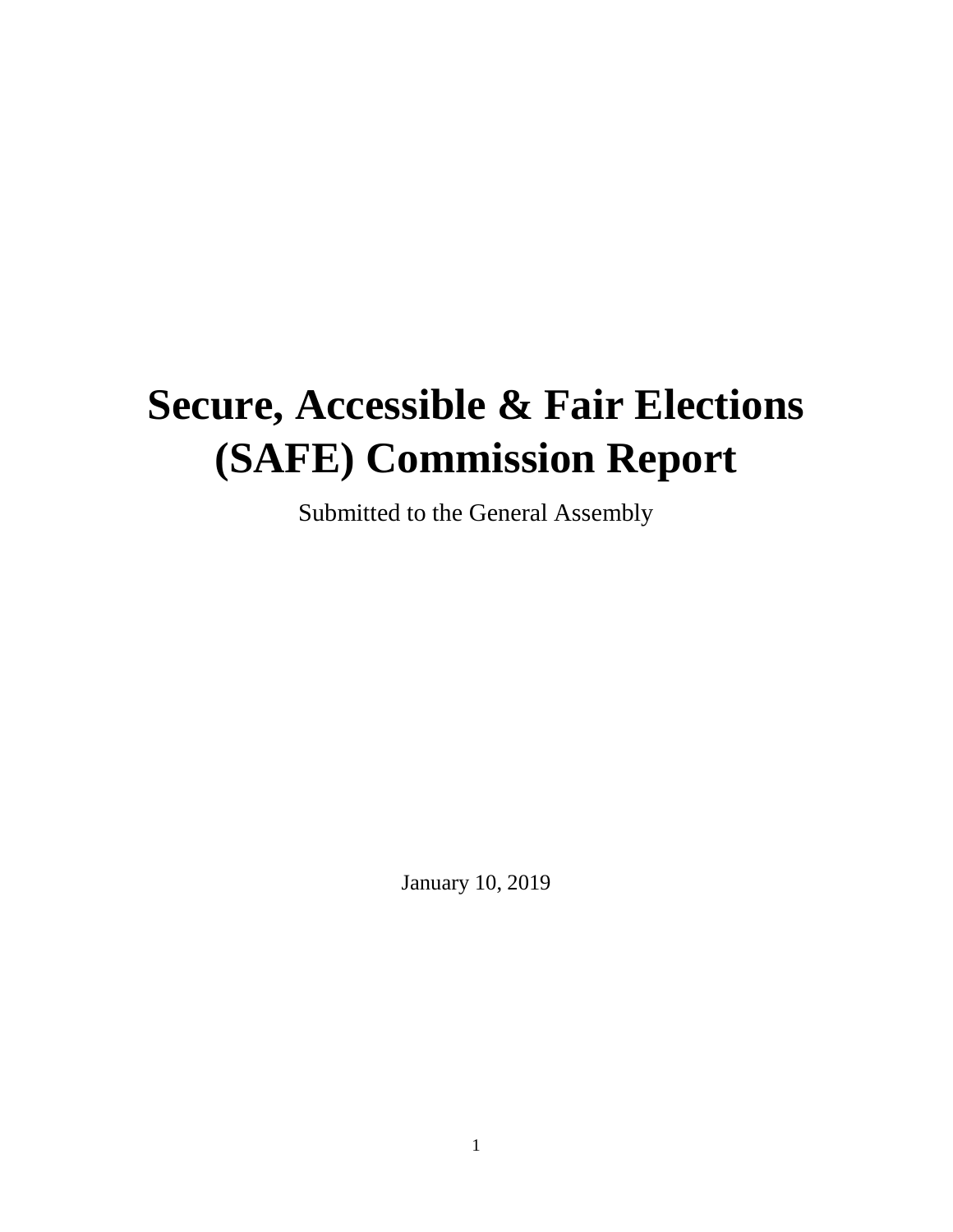## **SAFE Commission Members**

## *Co-Chairs*

- Secretary of State Robyn A. Crittenden
- State Representative Barry A. Fleming

## *State Legislators*

- State Representative James Beverly
- State Senator Lester Jackson
- State Representative and Secretary of State-elect Brad Raffensperger
- State Senator Brian Strickland

## *Elections Officials*

- Lynn Bailey, Executive Director, Richmond County Board of Elections
- Nancy Boren, Director of Elections & Voter Registration, Muscogee County
- Deidre Holden, Supervisor of Elections & Voter Registration, Paulding County
- Darin McCoy, Probate Judge and Election Superintendent, Evans County
- Cynthia Willingham, Supervisor, Rockdale County Board of Elections & Voter Registration

#### *Accessibility Expert*

- Amy Howell, Assistant Commissioner and General Counsel, Department of Behavioral Health & Developmental Disabilities (DBHDD)

#### *Cybersecurity Expert*

- Wenke Lee, Co-Executive Director, Georgia Tech's Institute for Information Security & Privacy (IISP)

#### *Voters At-Large*

- James "Jimmy" McDonald, Managing Principal, McDonald Firm, LLC
- Sheila Ross, Director of Capital Litigation, Prosecuting Attorneys' Council of Georgia

#### *Other Members*

- Michael Jablonski, General Counsel, Democratic Party of Georgia
- Vincent Russo, Deputy General Counsel, Georgia Republican Party
- John Monds, Libertarian Party of Georgia, Executive Committee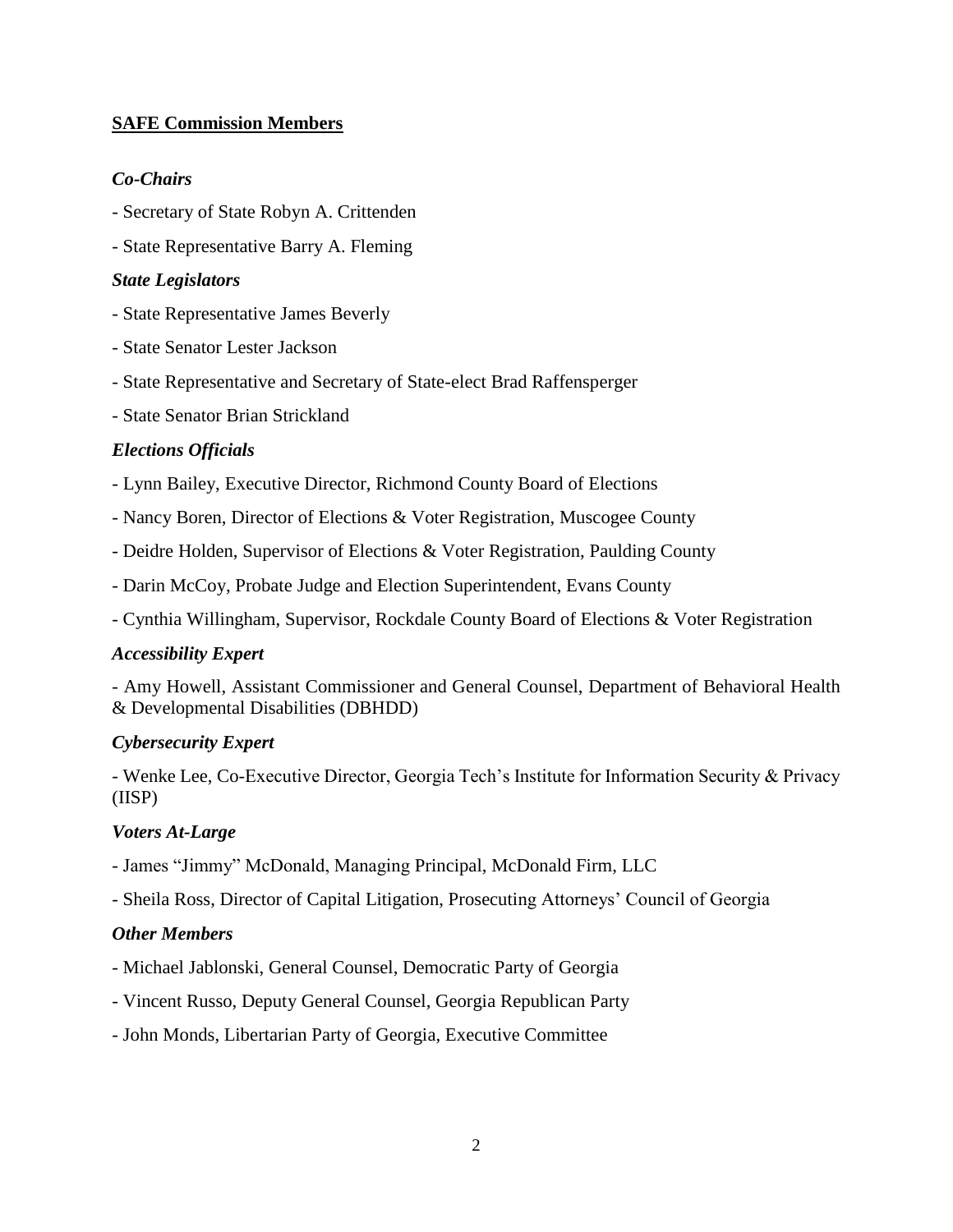### **Background**

Leading up to the November 2016 General Election, citizens across the nation began to grapple with questions about election security in the United States. Federal and State officials faced public scrutiny over whether the Direct Recording Electronic (DRE) machines and other components of the voting system that Georgia and other states use could be compromised as well as allegations of foreign nations influencing elections. While there is no evidence that Georgia's voting machines have ever been compromised or that they do no not accurately count votes, state officials recognized the need to look at Georgia's existing voting system and see what future investments the state should make due to the age of the current system which was implemented by Secretary of State Cathy Cox in 2002.

In the fall of 2017, the Georgia General Assembly House of Representatives Science and Technology Committee (STC) held two meetings to discuss the future of Georgia's voting equipment. In the first meeting, the STC held discussions surrounding the current voting machines and their remaining estimated useful life. In that meeting, Chris Harvey, Elections Director at the Office of the Secretary of State, explained that while the existing voting system has worked well, Georgia should aim to have a new voting system in place by the 2020 election cycle.<sup>1</sup> At the second meeting, the STC viewed demonstrations of some of the systems currently available on the market.<sup>2</sup>

During the 2018 legislative session, House Bill  $680^3$  and Senate Bill  $403^4$  were introduced with the aim of updating Georgia's voting system and election code. Although neither of these bills passed, they helped further discussions towards the replacement of the current system.

In April 2018, then Secretary of State Brian Kemp established the Secure, Accessible, & Fair Elections (SAFE) Commission (SAFE Commission) to study different options for Georgia's next voting system. In November 2018, Secretary of State Robyn A. Crittenden took over as Co-Chair of the Commission.

The SAFE Commission's mission is to thoroughly study and discuss all options for Georgia's next voting system, with a focus on security, transparency, voter experience, accessibility and inclusion, voters' ability to adjust to a new system, and the ability of election officials to adapt to a new system quickly and accurately. To accomplish this mission, the SAFE Commission

l

<sup>1</sup> http://www.house.ga.gov/Committees/en-US/CommitteeArchives122.aspx

 $2$  Id.

<sup>3</sup> http://www.legis.ga.gov/Legislation/en-US/display/20172018/HB/680

<sup>4</sup> http://www.legis.ga.gov/Legislation/en-US/display/20172018/SB/403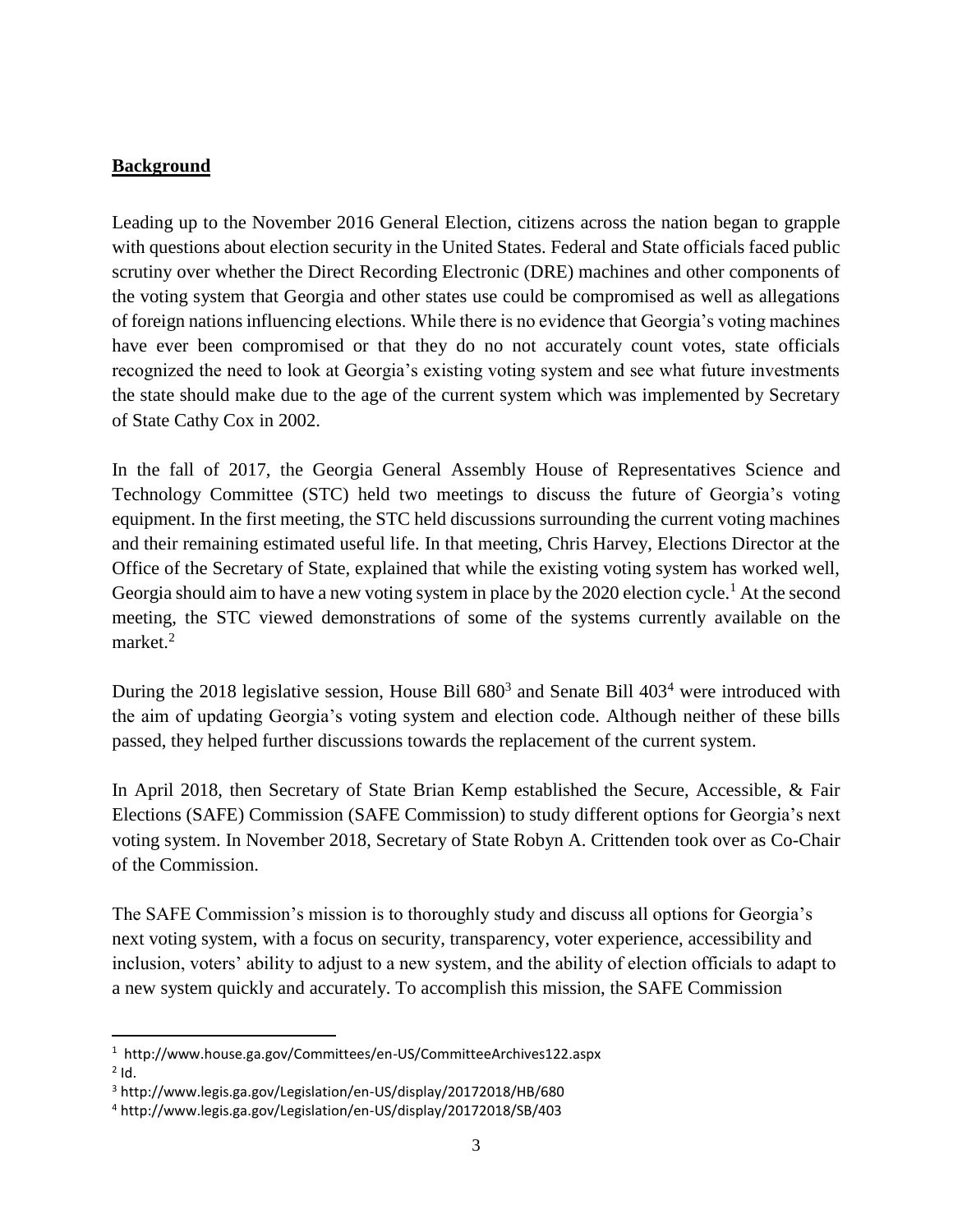traveled the state soliciting feedback from stakeholders including voting rights advocates, citizens, election officials, cybersecurity experts, accessibility experts, and former Secretary of State Cathy Cox, who previously led the state through a statewide implementation of a new voting system. The SAFE Commission held multiple hearings, reviewed responses to a Request for Information (RFI) that voting system vendors submitted, witnessed demonstrations of different types of voting systems, and researched post-election audit procedures with the aim of providing legislative recommendations before the Georgia General Assembly's next legislative session. The SAFE Commission's goal is not to provide vendor specific recommendations, but is to provide overall recommendations and information to the General Assembly about what Georgia's next voting system should look like. The Commission also hopes that this information will inform any future Request for Proposals (RFP) issued by the state.

The SAFE Commission recognizes that there is not a "one-size-fits-all" approach to voting and that trade-offs must be made to accommodate competing priorities, particularly security and accessibility. The Commission also recognizes that Georgia is not building a voting system from scratch. The Commission's recommendations are focused on the future of voting in Georgia, but in considering the future it must also consider the present voting system as well as past issues with voting in Georgia. The Commission also realizes that time is of the essence in this decision due to multiple lawsuits regarding Georgia's current voting system and the time to implement any new system; therefore, the Commission must consider the process for implementing its recommendations in a timely manner. In addition to making recommendations regarding a new voting system in Georgia, the Commission recognizes that moving to a new system may require updates to other aspects of the election code. The Commission has no legal authority to require a particular solution but instead recognizes that it serves as a resource to the General Assembly to offer guidance as the state moves to a new voting system. This report is a summary of these findings and recommendations.

#### **Georgia's Current Voting System**

 $\overline{\phantom{a}}$ 

The Commission was not established to examine Georgia's current voting equipment, but did receive a briefing from Georgia Elections Director Chris Harvey on the current system. Georgia's current election system was born out of issues that arose from the November 2000 General Election. In 2000, counties in Georgia used four different systems to cast and count ballots: lever machines, paper and scanning machines, punch-out ballots, and pen and paper. Post-election audits revealed major discrepancies in the number of votes for and ballots actually cast for the office of President.<sup>5</sup> Chief among the causes for these discrepancies was a lack of uniformity among methods of voting across the state.<sup>6</sup> As a result of the concerns raised in the review of the November 2000 General Election, the General Assembly and Governor Roy Barnes established

<sup>5</sup> *The 2000 Election: A Wake-Up Call for Reform and Change*. Georgia Secretary of State Cathy Cox. January 2001.  $<sup>6</sup>$  Id.</sup>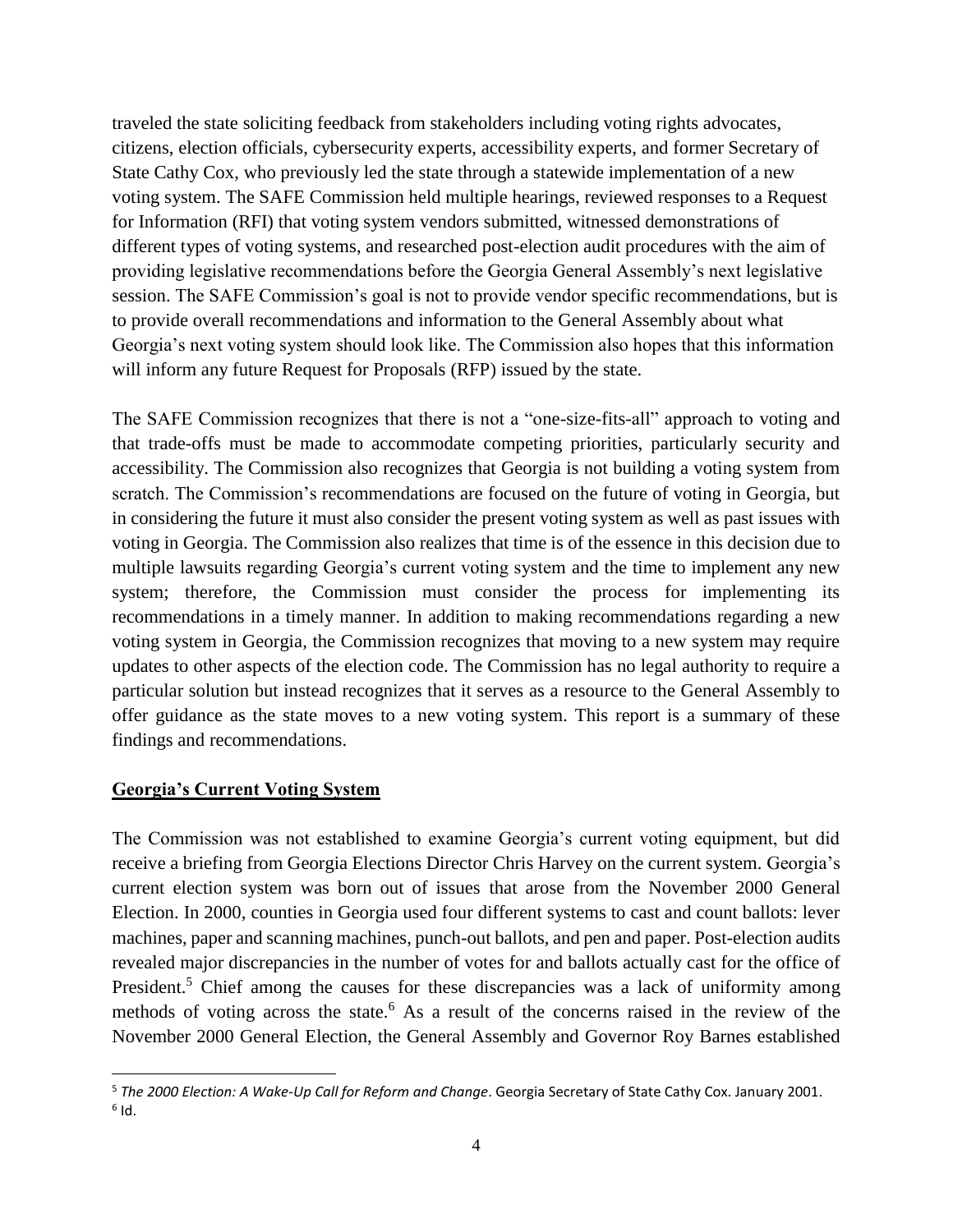the 21st Century Voting Commission, which held public hearings and conducted a pilot project using Direct Recording Electronic (DRE) vote casting devices.

In its final report to Governor Barnes and members of the Georgia General Assembly, the 21st Century Voting Commission made the following recommendations:

1) Georgia should move to a uniform voting system for in-person voting; 7

2) This system should be comprised of DRE machines for in-person voting and an optical scan system for absentee voting by mail;<sup>8</sup> and

3) The uniform election system should be controlled by an Election Management System (EMS) or software program that allows election officials to design both DRE and optical scan ballots simultaneously that will integrate votes into a single tallying report that will easily interface with existing and future voter registration systems.<sup>9</sup>

As a result, Georgia implemented its current uniform voting system that uses DRE systems for inperson voting. Georgia has a "top-down" election system where ballots are constructed by the Center for Elections System, which was previously a part of Kennesaw State University, but is now part of the Office of the Secretary of State.

One of the reasons that the state selected the current voting system is because of its ability to prevent overvotes and flag undervotes. An overvote is when a voter selects more selections than he or she is eligible to make. For example, if a voter chose two candidates for governor, this would be an overvote. Undervoting occurs when there is a discrepancy between the total number of ballots cast and total number of votes counted in a race. This generally occurs when a person neglects or chooses not to vote in a particular race on the ballot. The current DRE system in Georgia does not allow for overvotes, but voters are still able to exercise the right not to cast a vote in a particular race resulting in an undervote. The current system will not allow a voter to overvote. The current system also flags undervotes in a mandatory review screen that shows races with an undervote prior to allowing a voter to cast their ballot.

Currently, there are approximately 7,000,000 registered voters and 2,300 polling places in Georgia. The number of registered voters has increased dramatically since the implementation of online voter registration in 2014 and "opt-out" voter registration at the Department of Driver Services in September 2016.<sup>10</sup> The number of registered voters has increased at a rate faster than the growth

 $\overline{\phantom{a}}$ 

<sup>7</sup> *Report of the 21st Century Voting Commission,* page 38. December 2001.

 $^8$  Id.

 $^9$  Id.

<sup>&</sup>lt;sup>10</sup> "Georgia's Motor-Voter Drive Boosts Eligible Balloters." *Wall Street Journal*, January 8, 2019. Available at https://www.wsj.com/articles/georgia-boosts-eligible-voters-in-groups-leaning-democratic-1538991000.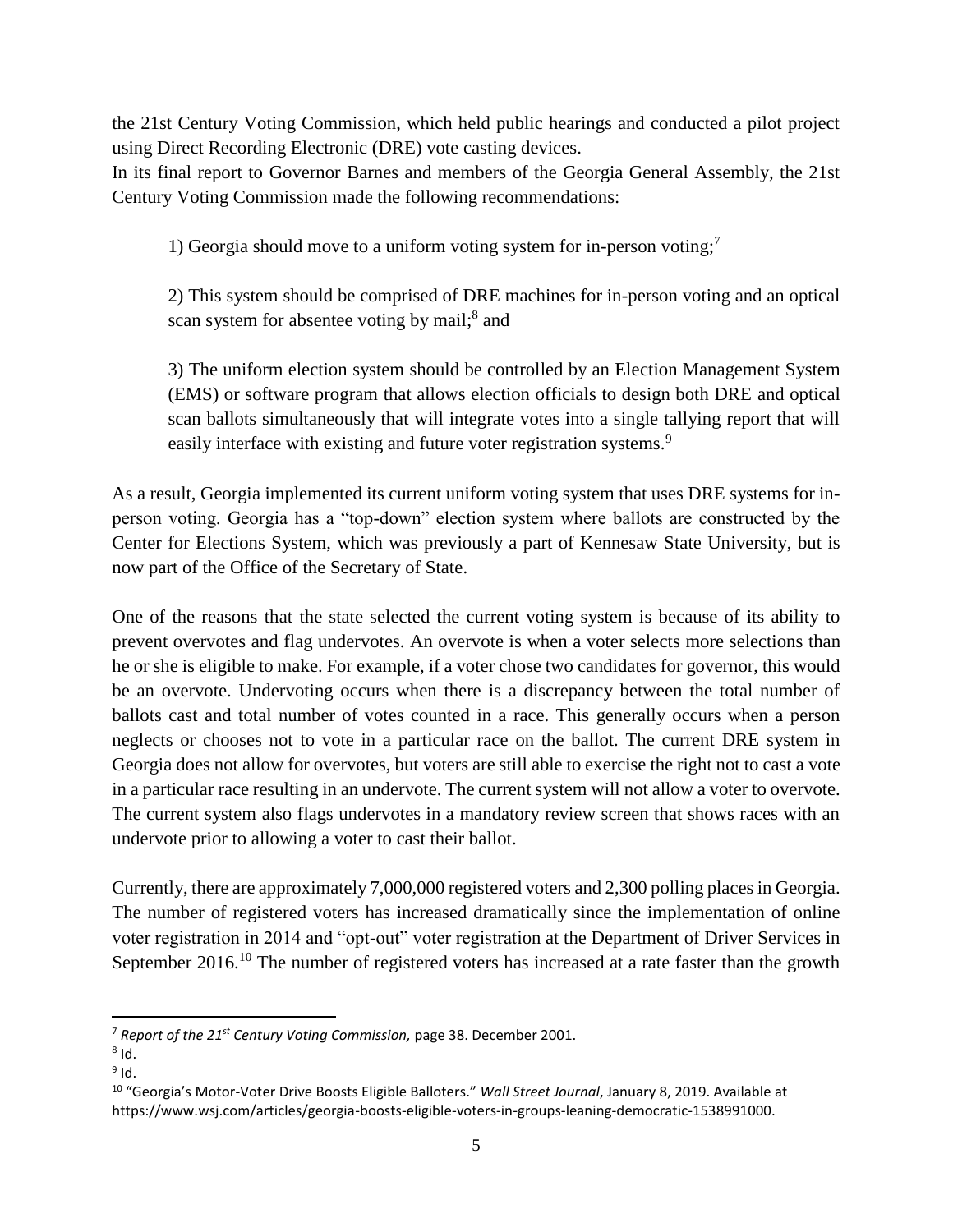in population.<sup>11</sup> The Commission's view is that both online voter registration and "opt-out" voter registration (which were implemented subsequent to the U.S. Supreme Court's decision in *Shelby County v. Holder*) are positive developments that increase both access and security to Georgia's voting system, making it easier to register to vote while at the same time ensuring that election officials have accurate, up-to-date information.

Georgia currently utilizes a uniform voting system that allows voters to vote in three different ways: 1) On Election Day on DREs, 2) during in-person advance voting on DREs, and 3) on a paper absentee ballot that is mailed to the voter. Georgia has "no-excuse" absentee by mail voting, meaning that any voter may request an absentee by mail ballot for any reason or no reason whatsoever. Despite the existence of no-excuse absentee by mail voting, the overwhelming majority of voters choose to vote on DRE machines during in-person advance voting or on Election Day.<sup>12</sup> In the past four general elections, approximately 5.46%,<sup>13</sup> 4.17%,<sup>14</sup> and 5.08%,<sup>15</sup> and 5.68%<sup>16</sup> of voters who cast ballots, respectively, chose to vote absentee by mail.

In-person advance voting occurs during the three weeks prior to Election Day, beginning on the fourth Monday before Election Day and ending on the Friday before Election Day.<sup>17</sup> Every county is required to have at least one advance voting location but many counties choose to have more than one location.<sup>18</sup> Counties are also required to have advance voting on the second Saturday of the advance voting period from 9:00 a.m. to 4:00 p.m., but some larger counties choose to provide more weekend days and hours.<sup>19</sup> During advance voting, voters may vote at any advanced voting location in their county.<sup>20</sup> In the past four general elections, approximately  $43.77\%$ ,<sup>21</sup> 32.65%,<sup>22</sup>

l

<sup>11</sup> "Georgia Cancels Fewer Voter Registrations After Surge Last Year." *Atlanta Journal Constitution,* October 17, 2018. Available at https://www.ajc.com/news/local-govt--politics/georgia-cancels-fewer-voter-registrations-aftersurge-last-year/fqT1bcSzGu33UEpTMDzMVK/.

<sup>&</sup>lt;sup>12</sup> Voters who request but who have not yet returned an absentee ballot, may instead vote in person during advance voting or on Election Day if they so choose.

<sup>13</sup> http://results.enr.clarityelections.com/GA/42277/113204/en/vts.html?cid=5000 (reflecting votes cast in the 2012 race for President).

<sup>14</sup> http://results.enr.clarityelections.com/GA/54042/149045/en/vts.html?cid=6000 (reflecting votes cast in the 2014 race for Senate).

<sup>15</sup> http://results.enr.clarityelections.com/GA/63991/184321/en/vts.html?cid=5000 (reflecting votes cast in the 2016 race for President).

<sup>&</sup>lt;sup>16</sup> https://results.enr.clarityelections.com/GA/91639/Web02-state.221451/#/cid/20000 (reflecting votes cast in the 2018 race for Governor.)

<sup>&</sup>lt;sup>17</sup> In runoff elections where there is no federal candidate on the ballot, advance in-person voting begins "as soon as possible." O.C.G.A. § 21-2-385(d).

<sup>&</sup>lt;sup>18</sup> Fulton County, for example, had 20 advance voting locations open every day of the advance voting period, including all weekend days, during the 2018 general election. https://www.ajc.com/news/local/fulton-countyannounces-early-voting-locations/bFmiAqtm7cuRy1U08uXeJJ/.

 $19$  Id.

<sup>&</sup>lt;sup>20</sup> On Election Day, voters must vote at their assigned precinct.

 $21$  See Note 13.

<sup>22</sup> See Note 14.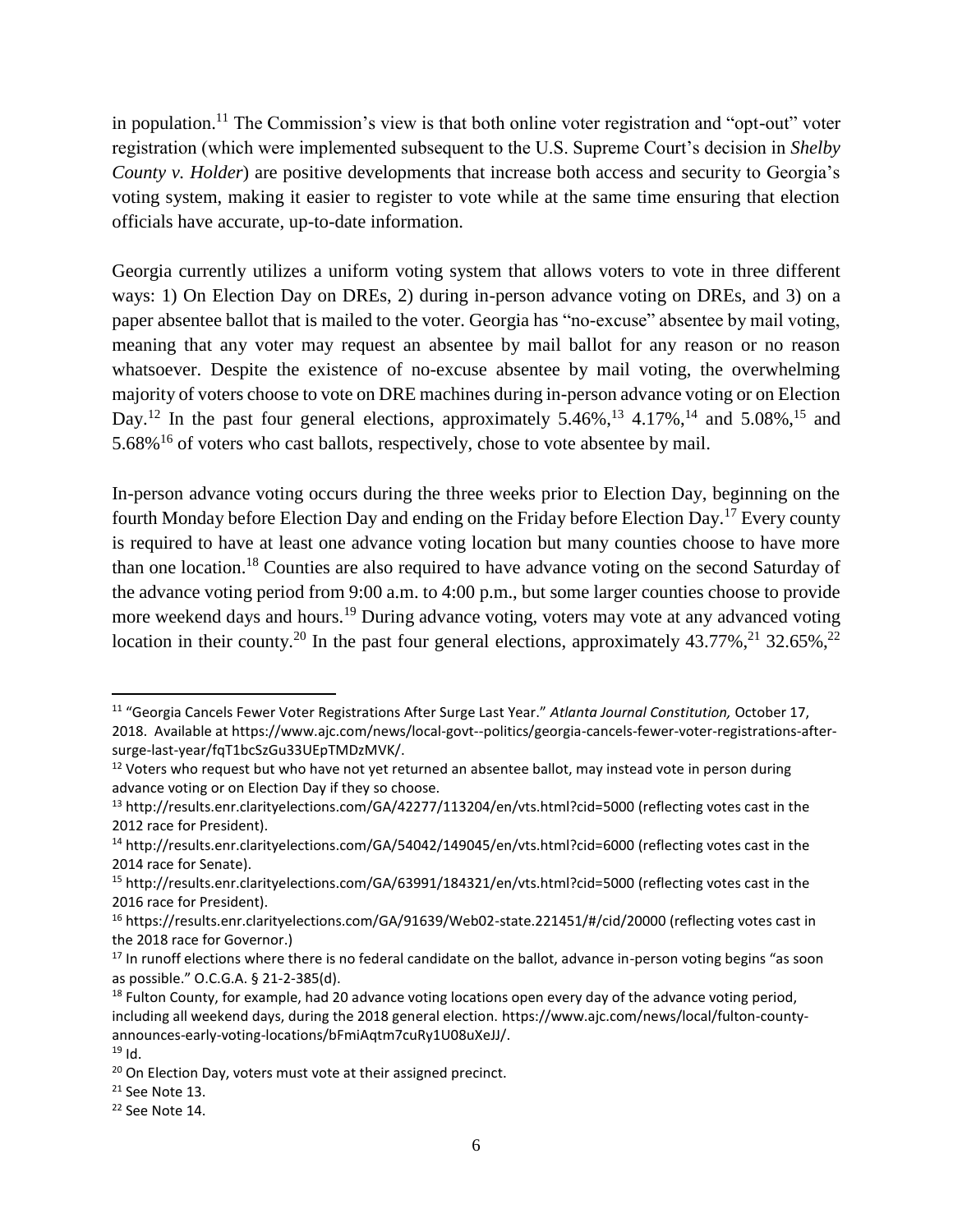53.54%,<sup>23</sup> and 47.99%<sup>24</sup> of voters who cast ballots, respectively, chose to vote during advance voting. It is the view of the Commission that the current advance voting period is appropriate for primary and general elections and elections held in conjunction with primary and general elections and that the current advance voting period should be preserved. Furthermore, the ability for voters to vote at any advance voting location within their county is also popular and should be preserved.

Election Day voting in Georgia takes place entirely on DREs and still remains the most popular way to vote in Georgia. In the past four general elections, approximately  $50.53\%$ ,  $25.62.91\%$ ,  $26.53\%$ 41.20%,<sup>27</sup> and 46.03%<sup>28</sup> of voters who cast ballots, respectively, chose to vote on Election Day. Due to the logistics of having such a large number of people turn out on a single day, Georgia law requires voters to vote at their assigned polling places on Election Day.<sup>29</sup>

Georgia's voting system is more than just DRE machines. Georgia also uses electronic pollbooks and optical scanners to scan absentee by mail and provisional ballots. Some counties use a driver's license scanner that allows poll workers to pull up voter records by scanning their driver's license. Each of these components must work with the election management system, known as GEMS, that is used to build ballots and tabulate results. An electronic pollbook is a device that contains a voters registration information and shows poll workers which precinct that the voter should vote in and what ballot they should receive based on their district. An optical scanner is used to scan absentee by mail and provisional ballots. The electronic pollbooks used in Georgia were procured by the state in 2005 and distributed to the counties in 2006. The optical scanners used in Georgia were procured and distributed in 2010.

#### **Recommendations and Discussion**

Based on discussions, consideration of public testimony and other submitted documents, and after hearing from election officials (who will be tasked with using this new system and who have firsthand insight into voter experience in Georgia), experts in voting rights, cybersecurity, security, accessibility, and reviewing multiple voting systems, the SAFE Commission makes the below recommendations to the Governor, the Secretary of State, and the General Assembly. These recommendations track best practices from experts in election administration while keeping in mind circumstances that are unique to Georgia. In today's environment, it is vital to have a robust election system that the voting public has confidence in. The SAFE Commission believes that

 $\overline{a}$ 

<sup>23</sup> See Note 15.

<sup>24</sup> See Note 16.

 $25$  See Note 13.

<sup>26</sup> See Note 14.

<sup>&</sup>lt;sup>27</sup> See Note 15.

<sup>28</sup> See Note 16.

 $29$  In certain circumstances, voters may vote a provisional ballot if they are in the wrong polling place within their county of registration. Their votes will count in the contests that they are eligible to vote in.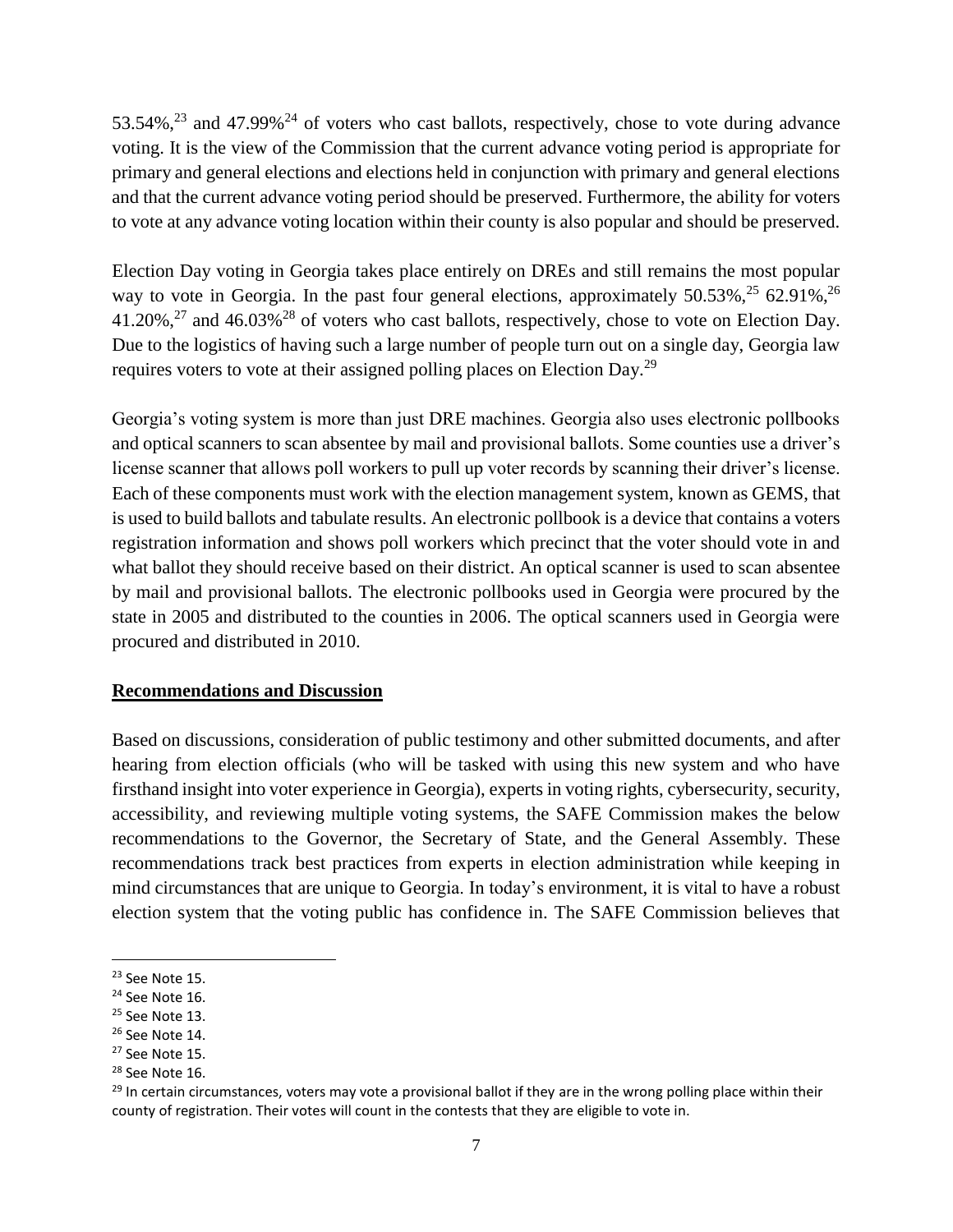putting these recommendations into practice will increase confidence in Georgia's elections and therefore, strengthen our democracy.

# **1. Georgia should adopt a voting system with a verifiable paper vote record. Every effort should be made to implement this system statewide in time for the 2020 election. The system should create an auditable paper record for every vote that the voter has an opportunity to review before casting. Rules should be put in place ensuring a rigorous chain of custody for these paper records, as are in place now for security of paper ballots and memory cards.**

The Commission unanimously agrees that Georgia should move to a new voting system that provides a verifiable paper vote record. While there are many good things about Georgia's current voting system; it is running on hardware and software that is approaching the end of its useful life. The Commission further unanimously agrees that Georgia should make every effort to implement this system in time for the 2020 election cycle. The Commission is aware of the court order in *Curling v. Kemp* where a federal judge strongly suggests that if Georgia does not update its voting system soon, a new system will be ordered. The Commission unanimously believes that Georgia voters would be better served by a process that goes through their elected representatives in the General Assembly rather than be subjected to a system that is simply ordered by a federal judge.

A verifiable paper vote record is a method of providing feedback to voters using a paper ballot that is either marked by hand or on a ballot-marking device with a verifiable paper ballot. At the June 12, 2018 SAFE Commission meeting, the Commission heard testimony from Chris Harvey, Elections Director for the Secretary of State, that the strong consensus among election officials was that any new system should have some form of voter-verifiable paper trail component to it. The verifiable paper vote record offers some fundamental differences from a traditional DRE machine because a paper, rather than electronic recording medium, is used when storing votes. Voter's choices are either marked by hand with a writing utensil or marked on a screen in a similar manner to a DRE on a tablet device. However, a ballot-marking device with a verifiable paper ballot does not record the voter's choices into its memory. Instead, it allows the voter to mark the choices on-screen and, when the voter is done, prints the ballot selections in a manner that allows the voter to easily read their selections. The resulting printed paper ballot is then counted using a digital scanner and tabulator. This printed paper ballot, which is the official ballot, is then fed through a scanner into a locked ballot box so that all originals are saved for auditing and recounts. Additionally, the voter has the ability to proofread the ballot before it is scanned and have it voided and start over if there is an error.

While Georgia should move to a new voting system that incorporates a verifiable paper vote record that can be audited, the state should also keep in mind the positive things about the current voting system and the problems that it solved when it was implemented. Georgia has one of the lowest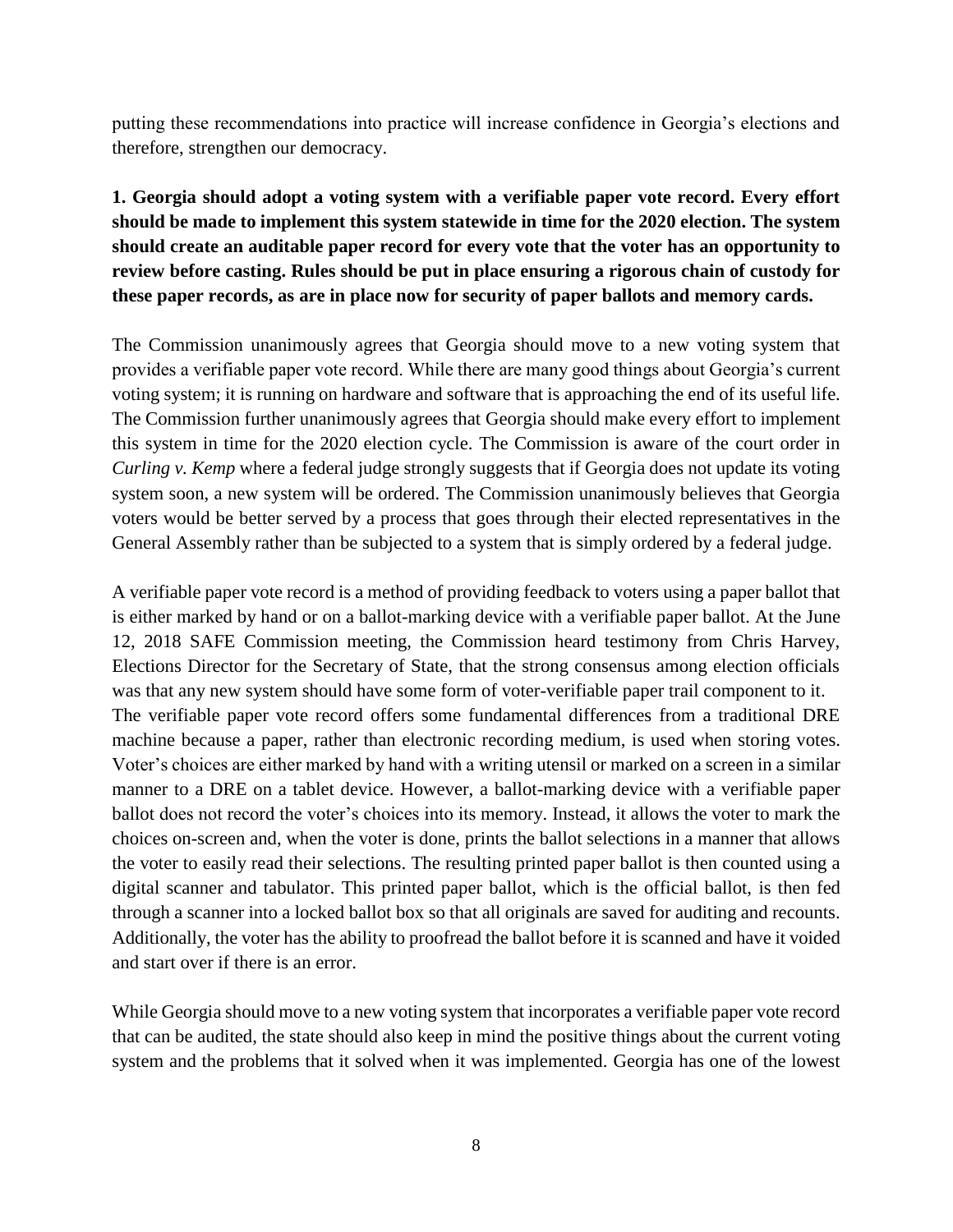residual vote rates<sup>30</sup> in the country<sup>31</sup> and that is a strength that the state should seek to keep in a new system. As we make our additional recommendations, the Commission keeps in mind that Georgia voters have voted on DREs for 16 years, and Georgia election officials have administered a DRE based election system for the past 16 years. In making these recommendations, the Commission is thinking of the future of voting in Georgia, but we are mindful of what Georgia's current voting system is and the short amount of time that we are recommending to move to a new system.

## **2. Georgia should remain a uniform system state, with each county using the same equipment that is initially provided by the state.**

Georgia currently utilizes a uniform election system, meaning that every county in Georgia uses the same type of DREs, electronic poll books,  $32$  and the same Election Management System.  $33$  The SAFE Commission recommends that Georgia remain uniform in its next system. The Commission heard from numerous experts who endorsed uniformity. Sean Young, Legal Director for the American Civil Liberties Union of Georgia, endorsed a uniform system because it "eliminates a lot of problems of disparate counting." He further commented on the need for the state to pick a system that does not have a discriminatory impact in order to ensure these problems remain hypotheticals and not a reality. Previous studies conducted in Georgia have shown that different voting systems may have disparate impacts on different populations of voters.<sup>34</sup>

Elisabeth MacNamara, previously President of the League of Women Voters, complimented the current uniform system and stated that uniformity is one of the things that is "good about our system" in reference to Georgia's current voting system. Anne Lewis, General Counsel for the Georgia Republican Party, also testified that she believed a uniform system was best for voters. Cathy Cox, former Georgia Secretary of State, stated that her 21<sup>st</sup> Century Voting Commission found numerous problems with Georgia's lack of uniformity in elections prior to 2002, including large differences in residual vote rates across jurisdictions.

 $\overline{\phantom{a}}$ 

<sup>&</sup>lt;sup>30</sup> Residual Vote Rate is" the number of under- and over-votes cast in an election, as a percentage of voter turnout." Massachusetts Institute for Technology Election Performance Index.

https://elections.mit.edu/#indicatorProfile-AVT.

 $31$  Id.

 $32$  An electronic pollbook is a device that allows poll workers to look up a voter's registration info to determine that the voter is properly registered and in the correct precinct.

 $33$  An election management system is the database software that allows election officials to build ballots, tabulate results, and perform other tasks necessary to administering an election.

<sup>&</sup>lt;sup>34</sup> "The data indicates that, across the board, the percentage of undervotes is higher in predominately black precincts than in predominately white precincts in the same county. This variation is referred to as the "undervote gap." Surprisingly, the undervote gap was greater in counties that use opti-scan systems than in counties that use the punch card. And some of the highest undervote percentages found were in African-American precincts using optical scan equipment." *Report of the 21st Century Voting Commission*, page 19.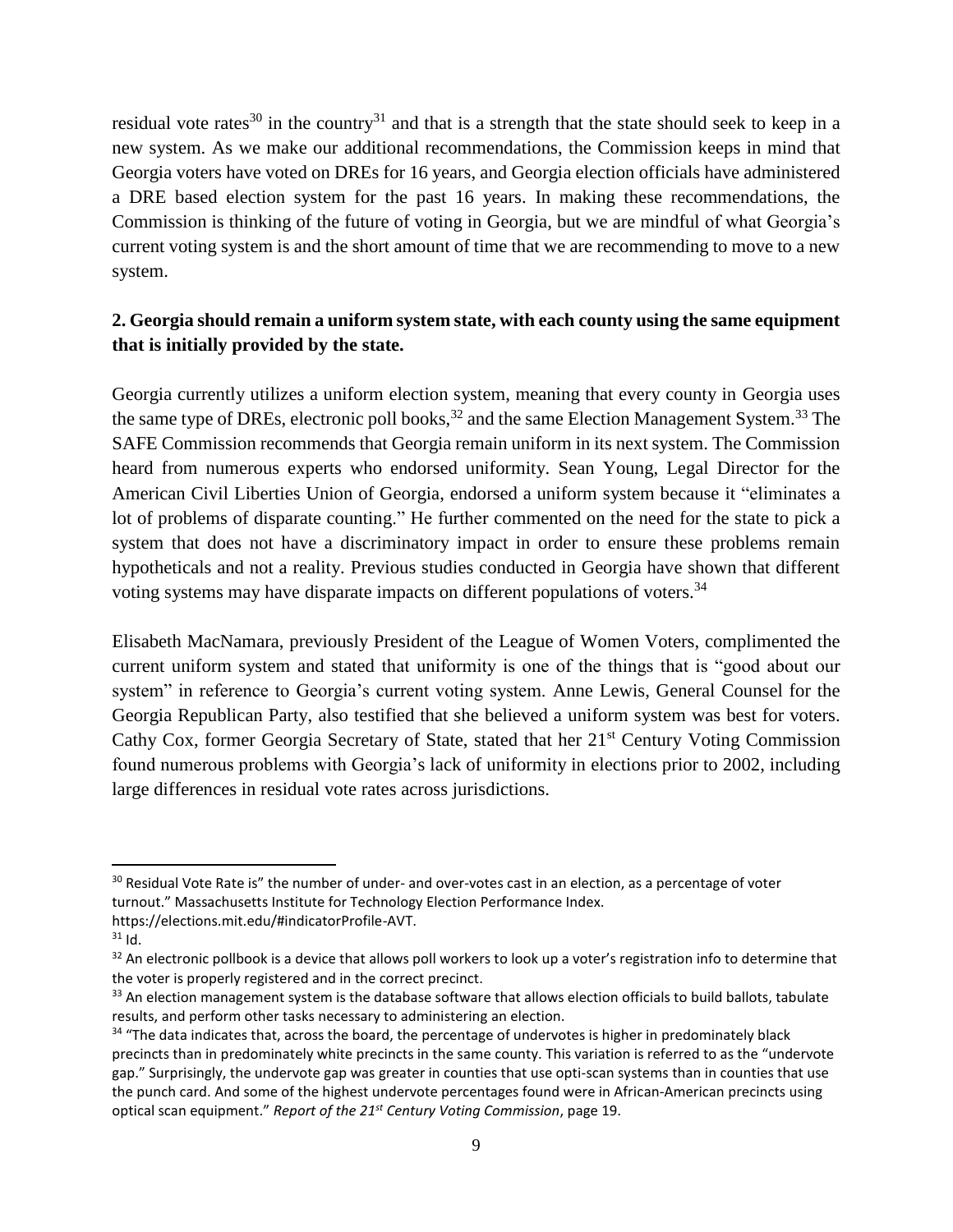A uniform system has several benefits. Chief among these is that a uniform system is ideal for training and administration purposes. All election officials and volunteers throughout the state will be trained on the same equipment, electronic poll books, procedures, and learn the same best practices and procedures. Further, a uniform system ensures that voters have the same voting experience no matter where they vote in Georgia. A voter who moves from one part of Georgia to another will be able to vote in a consistent and familiar way. The SAFE Commission also recommends a uniform voting system because of potential lawsuits challenging the system on equal protection grounds.

## **3. The implementation of a new system should include a training plan and budget to educate both voters and county election officials.**

Good training is vital to running good elections. During the implementation of Georgia's current voting system, the state provided money to allow for both voter education and election official training. The State conducted training and awarded grants to counties to implement their own training for their election officials. The SAFE Commission recognizes the importance of both voter education and election official training as we move to a new system, and the Commission recommends that the state take a similar approach to training and education during this implementation as it did during the implementation of the current system.

# **4. Any new system should ensure that disabled voters have the same opportunity for access and participation as other voters in accordance with HAVA and the ADA. Any new system should be certified by the EAC.**

The Help America Vote Act of 2002 (HAVA) states that voting systems must be accessible for individuals with disabilities, including a manner of access for the blind and visually impaired that provides the same opportunity for access and participation as other voters. The opportunity for access and participation includes an expectation of privacy and independence in the voting booth. Georgia's current system accomplishes this well because the voting experience is very similar for disabled and non-disabled voters. Giving disabled voters the same amount of access, participation, privacy, and independence as non-disabled voters should be a goal of Georgia's next election system.

The SAFE Commission held a Voting Accessibility Panel at its August 30, 2018 meeting where it heard testimony from panelists who work to ensure that individuals with disabilities are provided proper access to the voting process. Lou Ann Blake, Deputy Director of the National Federation of the Blind and Jernigan Institute, has worked extensively with election technology, developers, voting rights advocates, elections officials, and vendors to ensure accessibility for blind and vision impaired voters. Ms. Blake previously managed NFB's HAVA training, and she testified that the two key issues for blind or vision-impaired voters are being able to access the ballot and then mark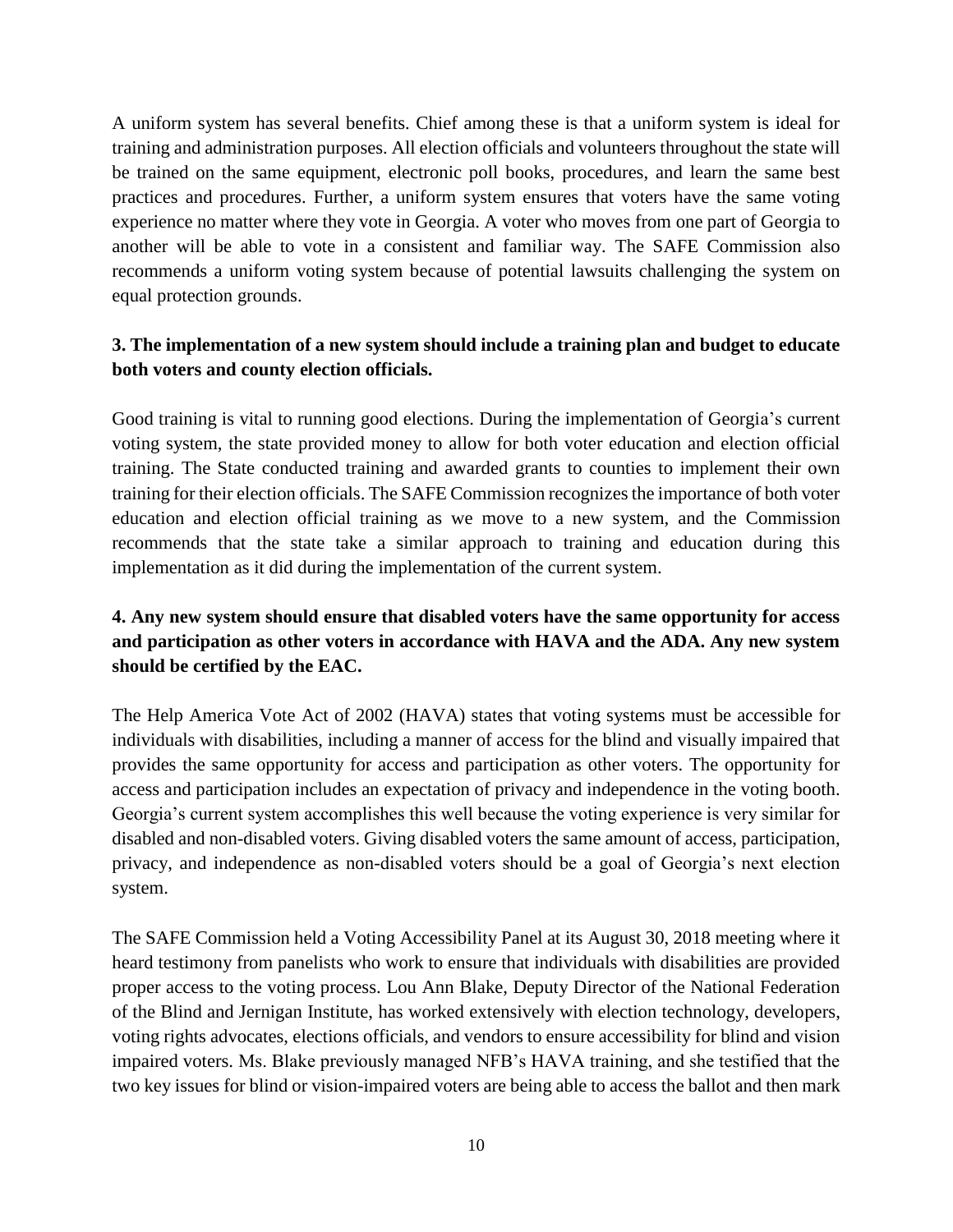it privately and independently. A third issue revolves around absentee ballots and the fact that typically they are not accessible to a blind voter because it is a paper ballot. When asked what current practices the state should retain in order to make sure disabled Georgians had access to voting, Ms. Blake lauded the uniform system Georgia currently has in place.

Additionally, Anne Kuhns, staff attorney with the Georgia Advocacy Office, advocates on behalf of individuals with physical, mental, and developmental disabilities. Current laws require that people with disabilities have the same opportunity to access and participate in the voting process. Ms. Kuhns commented on the need for any new voting system to have an audio-ballot component for the visually impaired and that ballot access is an issue of utmost importance for individuals with disabilities. There is also a great need for proper training on how to use voting equipment that is used by individuals with disabilities because every experience is different. If a precinct has the greatest equipment in place for use by voters with disabilities, but workers are not adequately trained on how to use it, or for contingency plans, it makes it difficult for these individuals to vote. The SAFE Commission also heard testimony from Elizabeth Jones, Director and COO of the Shiloh Community Center, which provides health and wellness services to the elderly and persons with disabilities. Ms. Jones testified about potential issues for senior citizens when trying to vote. She commented that one of the largest problems for senior citizens was a lack of access to polling places and adequate transportation, especially in rural areas, and that some of these sites lack the type of accessibility elderly people may need including restrooms. Another issue for senior voters is having adequate lighting in polling places. This may be rectified by new technology with the ability to use larger print on ballots and technology that allows for a great deal of contrast on the screen or ballot.

The SAFE Commission also heard testimony from representatives from the Georgia Advocacy Office who stressed that voting with disabilities is not a partisan issue. Disabilities stretch across race, gender, economic, and party lines. Voters all want the same thing – which is to go to the poll, have your vote properly counted, and for it to be done privately and accurately. The uniformity of any voting system is essential to ensuring disabled voters have as seamless a trip to the ballot box as possible.

The Commission is aware of recent litigation regarding accessible voting in both Maryland and Ohio. In National Federation of the Blind v. Lamone, 813 F.3d 494 (4th Cir.) 2016, the United States Court of Appeals for the Fourth Circuit held that Maryland's absentee voting program, which required voters to mark a hardcopy ballot by hand, violated the Americans with Disabilities Act (ADA) and the Rehabilitation Act, 29 U.S.C. § 974, because it did not allow disabled persons to mark their ballots without assistance. In Hindel v. Husted, 875 F.3d 344, (6th Cir.) 2017, the United States Court of Appeals for the Sixth Circuit reversed the district court's holding that a similar absentee balloting design did not violate the ADA. That case was remanded to the district court and continues.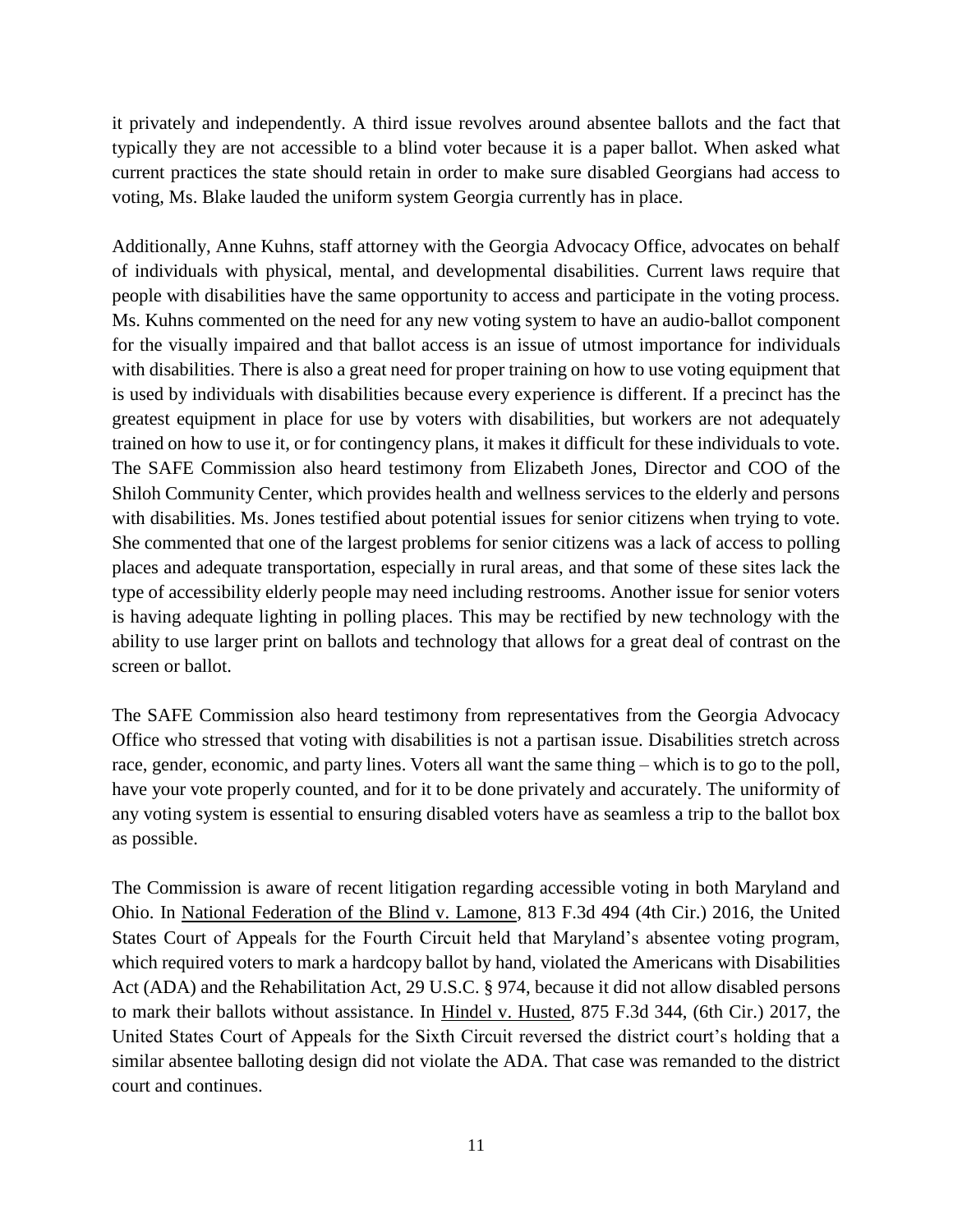Another byproduct of the passage of HAVA was the establishment of the United States Election Assistance Commission (EAC). The EAC is an independent, bipartisan commission tasked with developing guidance to meet HAVA requirements and adopting voluntary voting system guidelines. The EAC also serves as a national clearinghouse of information on election administration. The EAC also accredits testing laboratories and certifies voting systems, as well as audits the use of HAVA funds.

HAVA also established the Technical Guidelines Development Committee to assist EAC in the development of voluntary voting system guidelines (VVSG). VVSG are a set of specifications and requirements that voting systems may be tested against to determine if they meet standards for accessibility, security capabilities, and basic functionality. These guidelines are voluntary, but they have been adopted in some form by 47 states by rule or law. The EAC and the National Institute of Standards (NIST) currently have a working group that is developing VVSG 2.0, which is currently in its draft phase. Currently, no election vendors offer a voting system that is VVSG 2.0 compliant. It is not currently clear when or if the EAC will review and adopt the new VVSG 2.0 standards; subsequently, the SAFE Commission recommends that any new system must be certified by VVSG 1.0. Whether there will need to be upgrades or patches that would bring the new voting system into compliance with the VVSG 2.0 standard is an open question until VVSG 2.0 is actually adopted. The SAFE Commission recommends that Georgia's next voting system have a mechanism to allow for upgrades and patches to ensure continued reliability and ability to comply with future standards.

# **5. Georgia's new voting system should include new vote casting devices, new scanners, and new pollbooks. There should be paper backups for each of these systems to the extent possible, including paper registered voter lists and ballots. For each new type of hardware, steps should be taken to ensure both security and functionality. Any new hardware or software needs to be compatible with Georgia's existing voter registration system.**

While much of the attention regarding voting systems revolves around the vote casting devices, there is a host of other equipment that is vital to administering secure, accessible, and fair elections. This equipment includes pollbooks, scanners, an election management system, and other components. Georgia should update each of these components, but should ensure that any new hardware and software is compatible with the state's existing voter registration system.

As with any piece of hardware or software, security must be a top priority. As SAFE Commission member Dr. Wenke Lee has pointed out, "even when a system is not directly connected to the Internet it can still be attacked by those who have direct access or via data that can be traced back to an Internet facing system."<sup>35</sup> In order to ensure a high level of security of voting system

 $\overline{\phantom{a}}$ 

<sup>&</sup>lt;sup>35</sup> "Addendum to Basic Security Requirements for Voting Systems." Dr. Wenke Lee. January 3, 2019.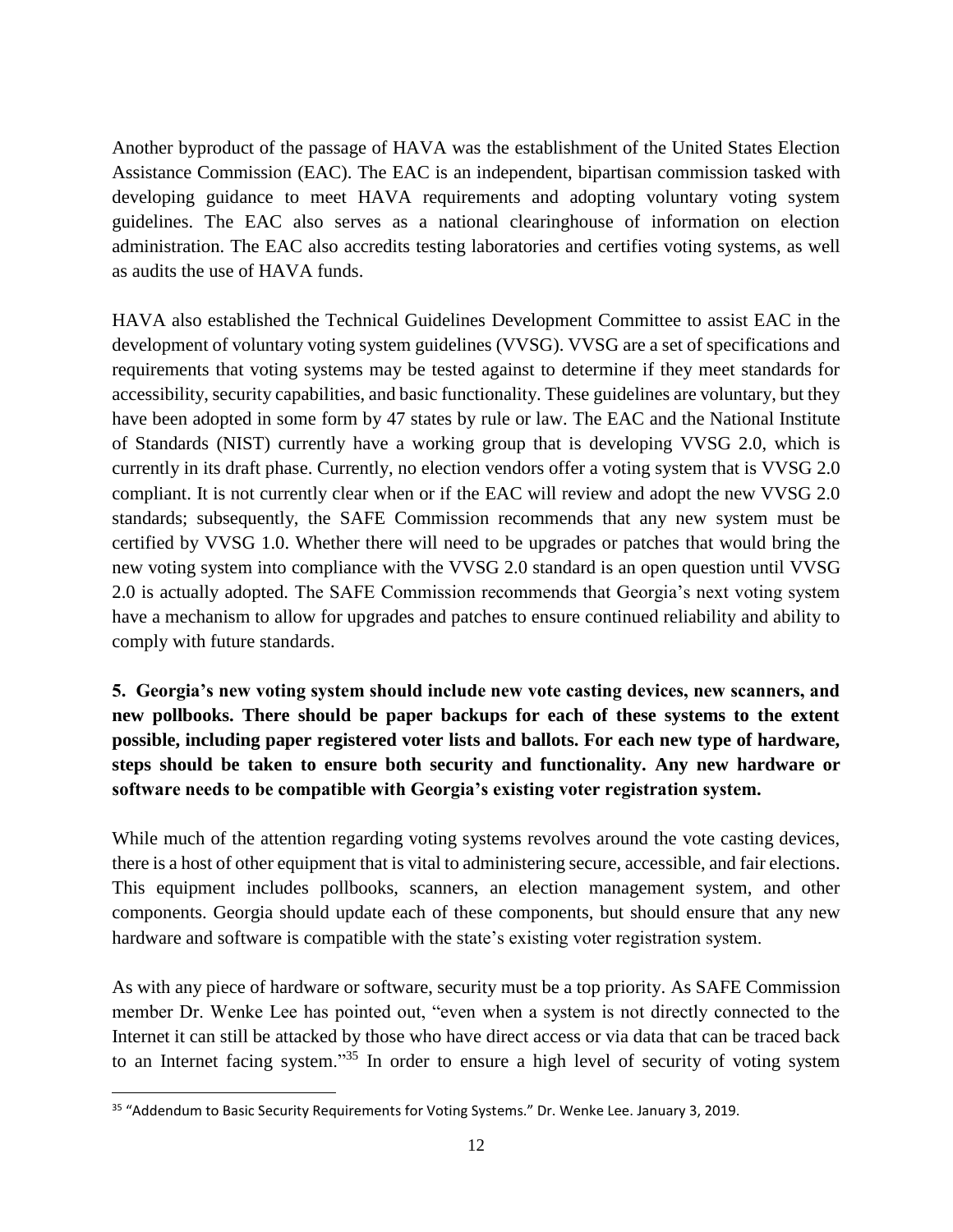components, Georgia should adopt security rules based on the following guidelines. Georgia should also ensure that any technology that touches any aspect of a voting system is secure. These recommendations are more appropriate for promulgation by the State Election Board as administrative rules rather than being adopted in statute. These steps include but are not limited to:

- Restricting device functionality to only what is required (e.g. disabling Wi-Fi, Bluetooth, or internet connectivity when not needed for updates or specific functionality).
- Physically disable or otherwise seal exposed ports.
- Encrypt any data transmissions.
- Conduct regular penetration testing.
- Treat all removable media as potential delivery mechanism for malware and put in place appropriate policies for the use of removable media (e.g. thumb drives, etc.).
- Ensure that there is a consistent process to securely patch and update software on devices.
- For any vendor that provides hardware or software—require vendor security measures in accordance with industry best practices, such as those established by the National Institute of Standards and Technology (NIST). Such security requirements for any potential vendor should be included in the RFP process and in any contract so that vendors hold responsibility for cybersecurity failures and are incentivized to properly maintain equipment under contract.
- Have an ability to "hash-test" software to ensure that the code on the hardware matches the certified source code.

## **6. Given Georgia's history as a state that uses DRE's and the familiarity of voters and election officials with that method of vote casting, Georgia should move to a primarily ballotmarking device with verifiable paper ballots solution for a new voting system.**

While all other recommendations of the SAFE Commission represent the unanimous view of the Commission, the Commission was not able to come to a unanimous view on how Georgia voters should mark their ballots on Georgia's next voting system. A majority of the Commission believes that Georgia should utilize ballot-marking devices with verifiable paper ballots as the in-person method of voting for Georgia's next voting system. Ballot-marking devices with verifiable paper ballots ensure that a voter's selection in each contest is captured in a manner that will be automatically counted by the tabulating mechanism. Georgia's residual vote rate is very low, and the next system should aim to keep that rate low. Any ballot-marking device utilized in Georgia, in addition to utilizing verifiable paper ballots where voters can easily read their selections prior to casting a ballot, should include features that prevent overvotes, warn about undervotes, incorporate a review screen that lets the voter confirm their selection prior to printing their ballot, and include measures to increase election security such as counting the numbers of voters who utilize the device. Every printed ballot marked on a ballot-marking device must include a way for the voter to read their selections on the printed ballot prior to entering it into the scanner, and the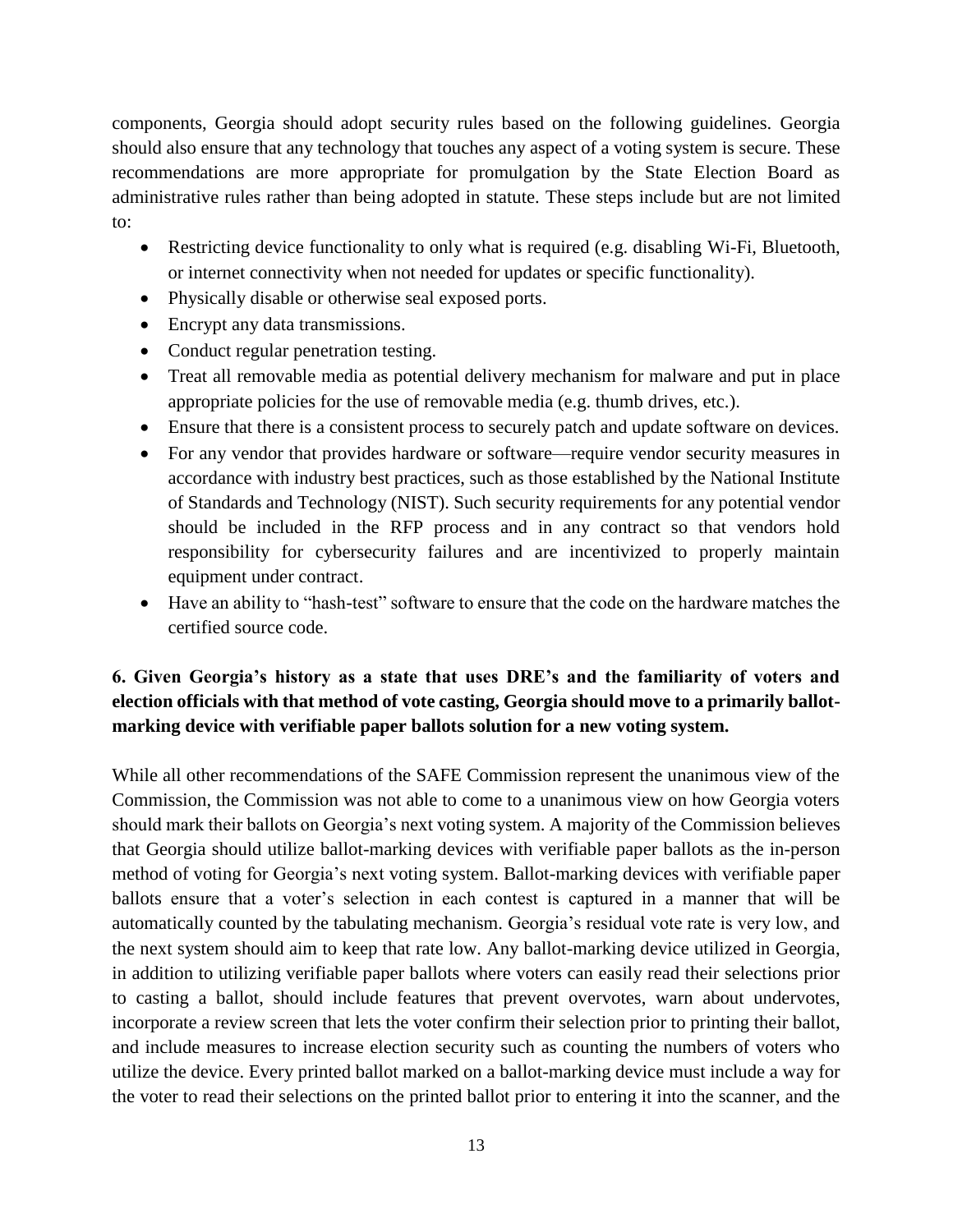law should allow for a voter to spoil that ballot and mark a new ballot if he or she sees something on the ballot that needs to be corrected. Any new system should also include a solution that allows voters to cast provisional ballots in a manner that does not require duplication of that ballot by election officials in order for the ballot to count.

The Commission unanimously agrees that federal law requires the availability of ballot-marking devices for disabled voters. Ballot-marking devices with verifiable paper ballots can allow for the efficient use of audio ballots (listening to the ballot being read aloud through headphones) for visually challenged voters and low literacy voters if they choose.<sup>36</sup> Ballot-marking devices with verifiable paper ballots can also be an efficient way to provide ballots in alternative languages.<sup>37</sup> Currently, one jurisdiction in Georgia, Gwinnett County, is required by federal law to provide ballots and other election materials in Spanish in addition to English, and other jurisdictions may meet that threshold after the 2020 Census.<sup>38</sup> Utilizing a ballot-marking device with a verifiable paper ballot also allows a voter to adjust the text size on the screen if they need to.<sup>39</sup> While the Commission's discussions addressed physical disabilities, the Commission is also cognizant that the state must remain cognizant of voters with developmental disabilities. Any new system should also accommodate voters with developmental disabilities and the output of any ballot marking device should be easily readable and verifiable. It is the view of the Commission that Georgia should utilize a voting system that allows both disabled and non-disabled voters to mark their ballots in the most similar way possible that maximizes both independence and privacy. This is especially the case because Georgia's existing system allows both disabled and non-disabled voters to vote in very similar fashions. Moving from a system where a disabled voter's voting experience closely aligns with a non-disabled voter's experience to a system where the experiences are very different would likely invite legal challenges that may well be successful.<sup>40</sup>

The fact that Georgia's current voting system utilizes touchscreen voting through DREs is another reason that the Commission recommends moving to a ballot-marking device with verifiable paper ballots solution. Georgia voters have cast more than 40 million votes on a touchscreen since 2002,<sup>41</sup> and touchscreen technology has become even more widely adopted across all facets of life since that time. The Commission believes that moving from one form of touchscreen voting to another will be an easier transition for Georgia voters than it would be to move to hand-marked paper ballots. Exit polling conducted in a pilot project in Rockdale County using ballot-marking devices with a verifiable paper ballot showed strong support by Georgia voters.<sup>42</sup> On a scale of 1-

 $\overline{a}$ 

<sup>36</sup> Center for Civic Design, https://civicdesign.org/why-not-just-use-pens-to-mark-a-ballot/.

 $37$  Id.

<sup>38</sup> See Voting Rights Act, Section 203. 52 U.S.C. § 10503.

<sup>&</sup>lt;sup>39</sup> Center for Civic Design, https://civicdesign.org/why-not-just-use-pens-to-mark-a-ballot/.

<sup>40</sup> Muller, Derek T., "The Democracy Ratchet" (June 22, 2018). *Indiana Law Journal*, Vol. 94, 2019. Available at SSRN: https://ssrn.com/abstract=3201247

 $41$  http://sos.ga.gov/index.php/Elections/current\_and\_past\_elections\_results

<sup>&</sup>lt;sup>42</sup> "City of Conyers Pilot Project Report." Georgia Secretary of State. February 1, 2018.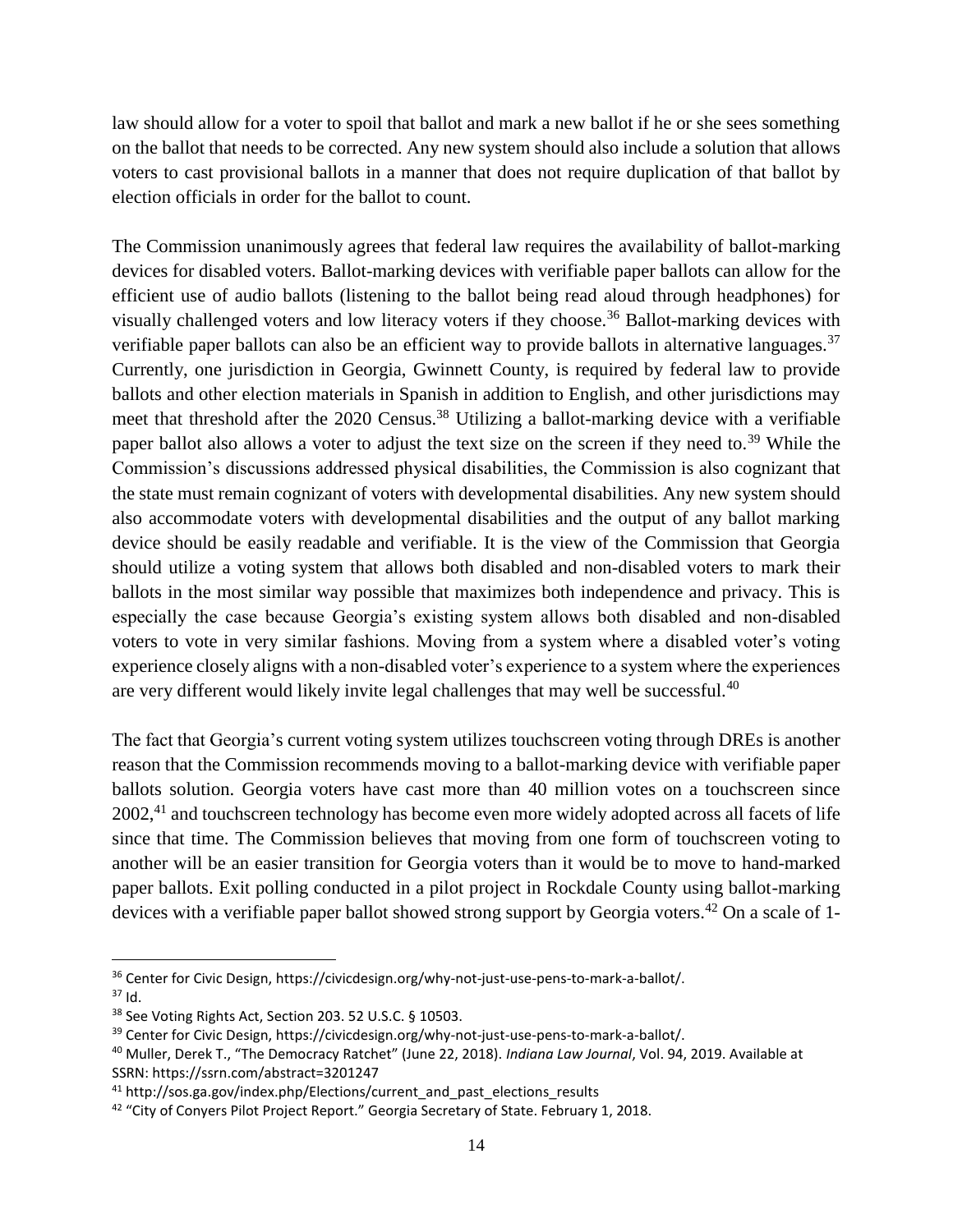10 with 10 being the most satisfied in the equipment, the mean response of the 686 respondents was 9.21.<sup>43</sup> On a scale of 1 to 10 with 10 being very confident that their vote was counted accurately, the mean response was 9.28.<sup>44</sup>

The Commission also believes that moving from one form of touchscreen voting to another will be an easier transition for Georgia's election officials. Cynthia Willingham, Elections Director in Rockdale County, utilized ballot-marking devices with verifiable paper ballots in a pilot project during a municipal election and testified that it was an easy transition for her and her poll workers. She found that utilizing a ballot-marking device with a verifiable paper ballot system saved time during opening and closing procedures in precincts, allowed faster reporting of results, and maintained existing functionalities like being quickly able to provide all ballot styles needed during advance voting.<sup>45</sup> The Commission heard testimony from numerous county election officials who voiced concerns about the cost of a hand-marked paper ballot system. These officials pointed out that in a hand-marked paper ballot system, more costs are pushed to the counties. County election officials also testified moving to a hand-marked paper ballot system would require major changes for poll workers and would lead to increased risk of voters not getting the correct ballot. In some precincts in Georgia, poll workers have as many as a dozen ballots styles to choose from depending on where exactly a voter resides. While a statewide transition will undoubtedly be more complex than a pilot project, easing the transition as much as possible is the best way to have a successful implementation.

SAFE Commission member Dr. Wenke Lee, Professor of Computer Science in the College of Computing at the Georgia Institution for Technology, who also holds the John P. Imlay Chair in Software at Georgia Tech, strongly feels that hand-marked paper ballots are more secure than ballots marked using ballot-marking devices. This view is also held and was expressed to the commission by Verified Voting and numerous professors in computer science and cybersecurity.<sup>46</sup> Dr. Lee's views are well-stated in two white papers that he submitted to the Commission and that are attached hereto. <sup>47</sup> Dr. Lee also made a presentation to the Commission on cybersecurity that is attached to this report. Dr. Lee's view is that "a voting system must provide either a human readable, post-vote paper receipt from a ballot-marking device or an actual paper ballot as the durable, independent evidence that can be used as the authoritative source document in an audit or recount."<sup>48</sup> Dr. Lee's concern with ballot-marking devices with verifiable paper ballots is that there is not a systemic study that shows that voters actually do verify their ballot selection even when

 $\overline{a}$ <sup>43</sup> Id.

 $44$  Id.

 $45$  Id.

<sup>46</sup> January 7, 2018 Letter from Richard DeMillo, Charlotte B. and Roger C. Warren Professor of Computing, Georgia Institute of Technology.

<sup>47 &</sup>quot;Basic Security Requirements for Voting Systems" and "Addendum to Basic Security Requirements for Voting Systems." Dr. Wenke Lee. Attached hereto as Exhibits 1 and 2.

<sup>48 &</sup>quot;Addendum to Basic Security Requirements for Voting Systems." January 3, 2019. Dr. Wenke Lee.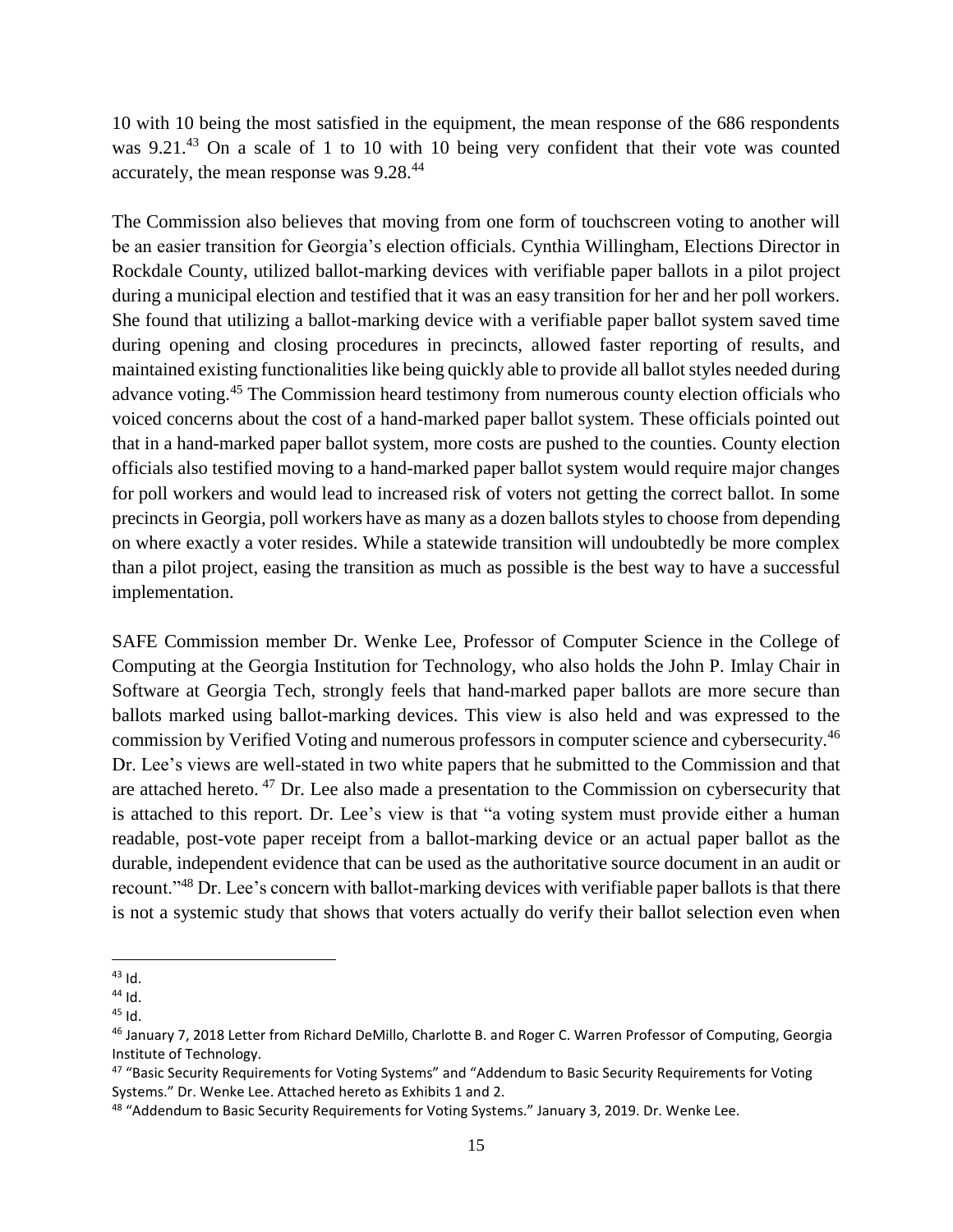they have the opportunity. He is also concerned that even voters who attempt to verify their selections may not actually remember them. Dr. Lee articulated in his white-papers and at SAFE Commission meetings that a ballot marked by hand is more secure than one marked by a ballotmarking device and that any convenience offered by ballot-marking devices should not outweigh the cybersecurity concerns. Dr. Lee understands that at least one ballot-marking device with a verifiable paper ballot per precinct would be required for use by disabled voters, but argues that non-disabled voters should mark their ballots by hand. He strongly recommends that if the state does utilize ballot-marking devices with verifiable paper ballots, that it consider how it will keep those machines up to date. Dr. Lee suggests leasing, rather than buying, those machines to allow for more frequent replacement, vendor incentive to regularly improve their equipment, and reduced cost to the taxpayer.

The Commission agrees with Dr. Lee that the state must ensure a mechanism to keep all hardware and software used in its voting system, including ballot-marking devices with verifiable paper ballots, up-to-date and secure. The state should consider leasing or otherwise ensure via contractual terms that all components of the voting system can be replaced and updated to ensure that after implementing a new system, Georgia remains on the forefront of voting technology and security. The Commission understands that state law and budgetary rules may make leasing technology equipment difficult, but the Commission encourages the General Assembly to review these laws in order to ensure that technology utilized by Georgia remains up-to-date.

The voting systems demonstrated to the Commission use either bar codes, QR codes, or optical character recognition (OCR) in order to tabulate marked ballots. The Commission reiterates its recommendation that the paper ballot that is generated in Georgia's next voting system must allow the voter to verify his or her selections and cure any errors prior to scanning the ballot. Additionally, Georgia law should be updated to clarify that the human readable component of the ballot is the official vote record. Given the Commission's next recommendation that Georgia require post-election, pre-certification audits, we do not believe it is prudent for Georgia to not consider a vendor based on their method of tabulation, whether it be bar code, QR code, or OCR.

## **7. Georgia should require post-election, pre-certification audits. These audits will certainly be time consuming and add work to county election officials, but they are necessary to show transparency and maintain trust in the elections process.**

The SAFE Commission unanimously recommends that Georgia require post-election, precertification audits of its election results. The Commission recognizes that this requirement adds another post-Election Day activity to county election officials, and recommends that the General Assembly consider amended post-election deadlines for certification to ensure that an audit can be conducted without lengthening the overall certification process. The Commission recommends that the General Assembly put in place an audit requirement for all elections from the November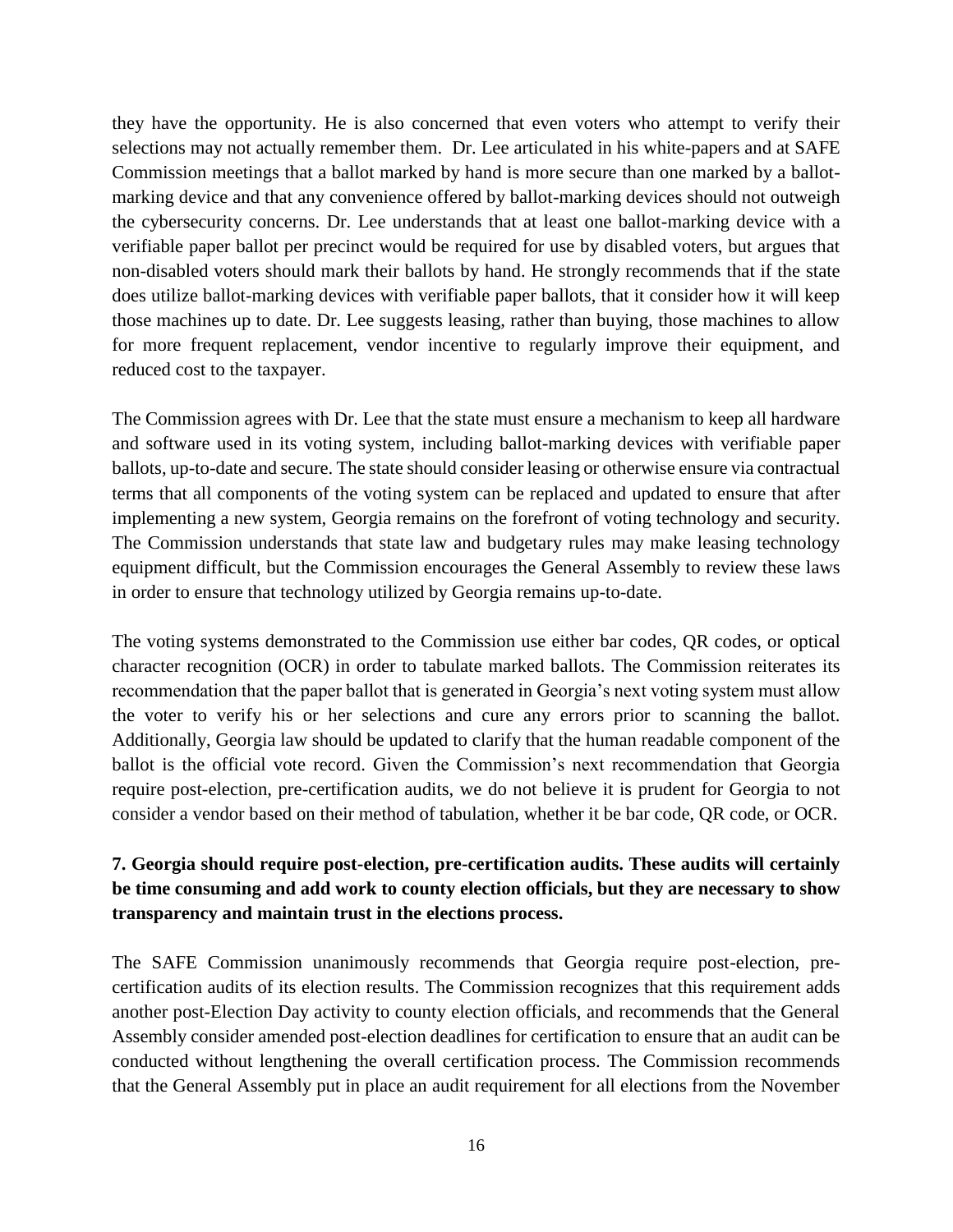2020 election going forward, but recommends that the General Assembly not require a certain type of audit, instead leaving the specifics to the State Election Board to enact via administrative rule so that Georgia can be more responsive to updates in election auditing.

A properly designed post-election audit can find errors, correct them, deter fraud, provide data for continuous improvement in election administration, and promote public confidence in elections. Election audits should rely on a paper vote record that is easily readable without a technical device, should be conducted on different machinery than Election Day tabulation, and should be conducted publicly. The Commission reiterates its previous recommendation that robust chain of custody requirements for paper ballots must be adhered to in order to conduct meaningful, precinct-level audits.

# **8. In order to successfully implement this new system, other areas of Georgia election law should be updated to ensure compatibility with the new system and improve election administration. Some of these updates may require updates to Georgia statutes, while some may be better suited to regulations promulgated by the State Election Board.**

In order to ensure successful implementation of these recommendations, the Commission recommends that the General Assembly also review the below aspects of Georgia election law in order to allow for a smooth transition to a new system and to improve election administration in Georgia.

- Definitions. Include a definition of verifiable paper vote record. Include a definition of ballot-marking devices and allow for their use. Also clarify the definition of ballot to make clear that the official ballot is the human readable component of the verifiable paper vote record. Include a provision similar to the last voting system update where the State is to provide new equipment to each county and each county is required to use it beginning in the November 2020 election cycle.
- Certification Deadline. In order to implement the post-election, pre-certification audit requirement, the General Assembly should change the county certification deadline to allow for sufficient time for county election officials to conduct required post-election activities. The Commission believes that changing the county certification deadline to the second Friday following the election (10 days following the election) would allow for sufficient time to complete required post-election activities including an audit. It will also be necessary to update the state certification deadline, although the Commission notes that the State should not need a lot of time following the county deadline in order to certify.
- Recounts. With the implementation of a new voting system, the General Assembly should also update Georgia law regarding recounts. Moving to a paper-based system will require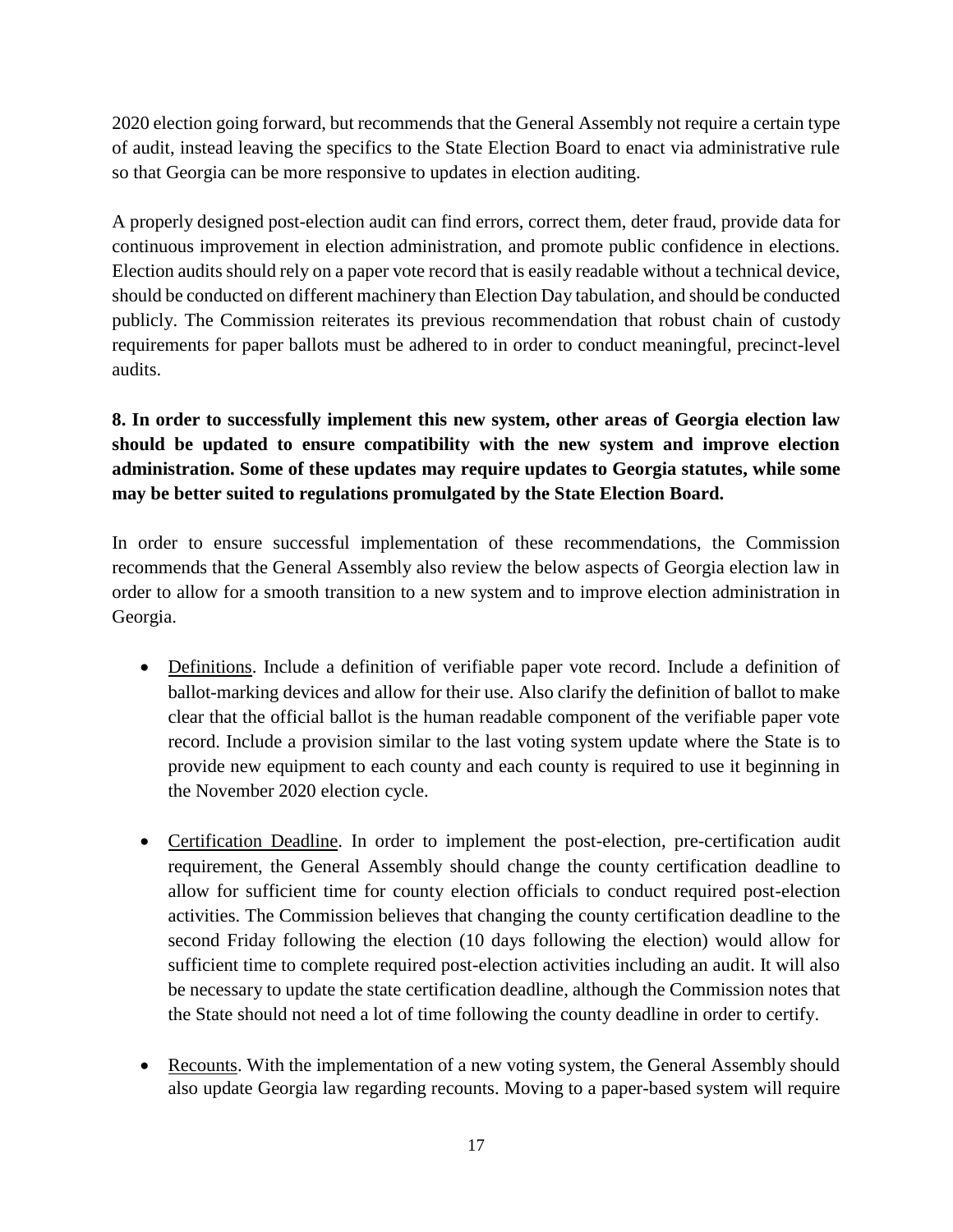more time and effort for county election officials to conduct recounts than the current system. The Commission recommends updating the threshold for a losing candidate to request an automatic recount to 0.5% to be more in line with other states, and allowing for a hand recount in the discretion of the Secretary of State (for state contests) or the county elections supervisor (for county contests) in certain instances where an audit or recount shows unexplained anomalies

- Runoffs. With the requirement of post-election audits and the corresponding recommended changes to the certification deadlines, the State should consider how these changes will affect preparation for runoff elections, especially a state runoff that is held 28 days after a general election. While the Commission recognizes the benefit to ensuring that elected officials win a majority of the electorate, the Commission also recognizes that runoffs make election administration more difficult and compress timelines.
- Absentee Ballots. Georgia's absentee ballot process should be updated in order to ensure compatibility with a new system and to codify recent court orders. The Commission believes that absentee balloting in Georgia should remain "no-excuse," and recommends that the General Assembly adopt a process where absentee voters are given the opportunity to resolve issues with their absentee ballots by completing an affidavit and submitting a copy of ID that meets HAVA standards. The deadline to cure an absentee ballot should be the same as the provisional ballot verification deadline, which is the Friday after the election.

The Commission also recommends that the State update the requirements on the oath envelope to make them easier for voters to accurately complete and to allow county election officials to more easily verify a voter's identity using the information on the envelope. The Commission recommends that Georgia law make clear that slight variations in any information on the envelope not be a reason to reject an absentee ballot unless the variation does not allow the election official to identify the voter and confirm that the voter cast the ballot.

Georgia should also amend its law authorizing electronic ballot delivery for UOCAVA voters to clarify that electronic ballot delivery is permitted in federal and state elections and runoffs. Georgia should also authorize a pilot project for electronic ballot delivery, marking, and/or return for disabled voters.

- Voter Assistance. Update state law to be consistent with federal law such that the federal voter assistance standard applies for all elections in Georgia.
- HAVA Verification. Georgia law should be updated to expressly state that county election officials are required to check that they accurately typed information into the voter registration system from the registration form and to verify whether the applicant provided documentation with the application.